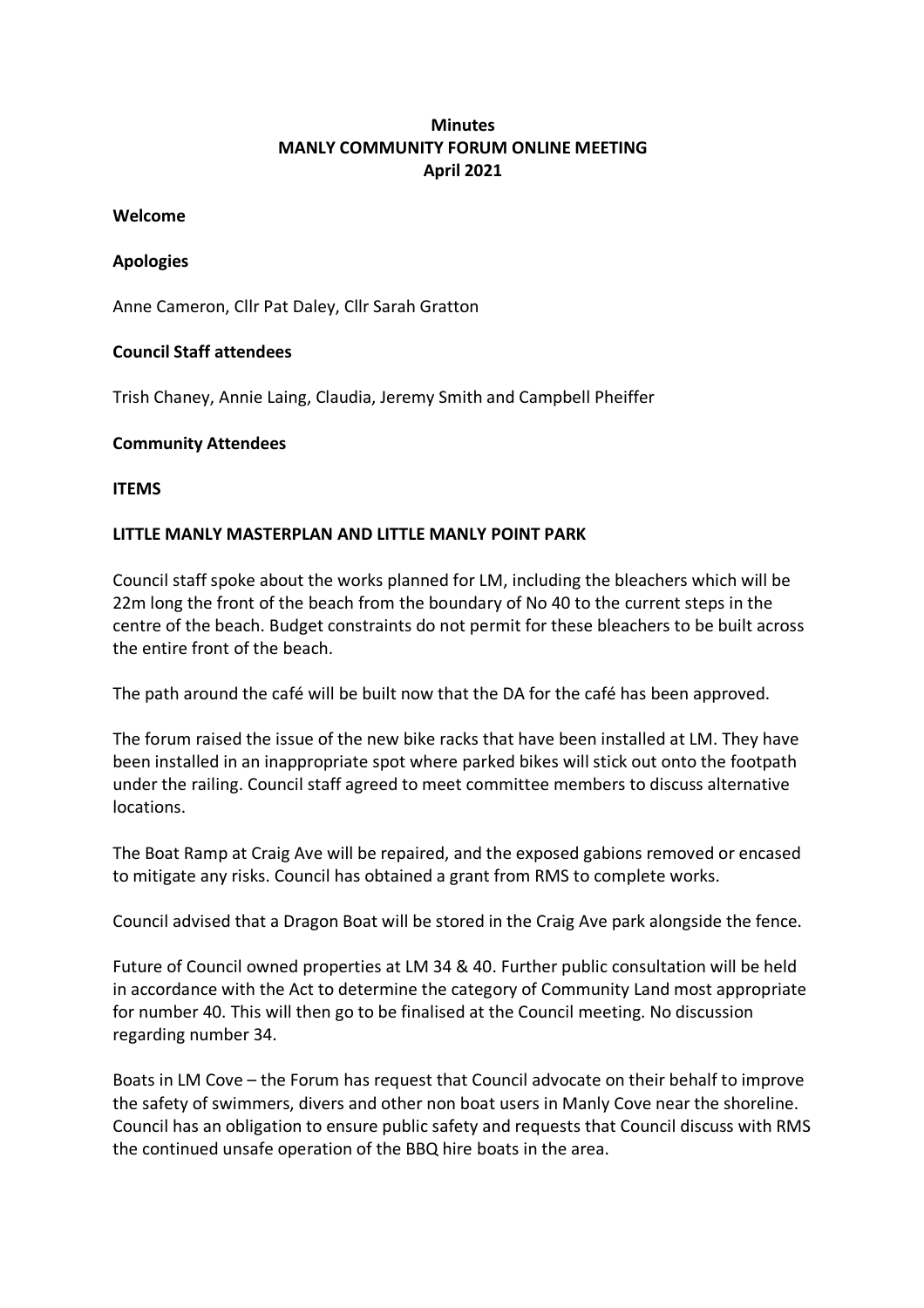ACTION – Council requested to write to and liaise with TPT for NSW and RMS about improving the public safety in the water at LM Cove.

Staff advised that the location of proposed toilet in upper carpark area was in the bush area and would be quite small and unobtrusive. Staff stated that they would include a change table in the amenities. Some community members expressed that this was not necessary, but staff were insistent. Council staff noted that the LM Point Park is Department of Planning land and Council manages the area. The land is remediated from a former toxic gas plant the toilet will be located on Council land to avoid breaching the remediation cap.

Playground update – plans about to be released for consultation. New swings and equipment would be installed, and landscaping updated around the periphery. The forum is invited to make comment on the plans when uploaded to the Your Say page. Work is expected to commence in September 2021.

ACTION – Staff to meet with MCF members before the next meeting.

### **CABBAGE TREE BAY AND SHELLY BEACH RESERVE**

Staff explained that most work on the landscaping around Shelly beach was being done as part of regular maintenance, but they will consider other landscaping elements in the area in the future. The forum pointed out that the trees planted as part of the landscaping about 8 years ago are now blocking the views from the footpath and park benches and have a lot of litter around the base of these trees. Staff suggested that the trees have been successful in stopping the sand blow off the beach.

During a storm water sheets down from the top of the carpark, through the park as well as down the road, flooding in front of the restaurant. The stormwater drains appear inadequate across the entire area and the one outside the restaurant is blocked. The storm water then floods onto the beach and scours out the sand into the Bay.

It is noted that the toilets are due to be refurbished and this will happen before the end of 2021. Other small scale landscaping works will be carried out as part of general maintenance.

#### Fairy Bower pool.

The work to replace the old stormwater pipe with a rectangular concrete culvert is due to start on Monday. There will not be improved access to the ocean from that side as the new sea wall will be covered with Living Seawall contoured tiles.

The next stage does include the ledge/walkway between the pool and the steps to the little beach. The council will resurface it with smooth concrete & presumably make it wider so people can sit on it comfortably. However they have to wait until Sydney Water comes to the party fixing the stormwater pipe.

The forum asked Council to look at the toilets at Fairy Bower as they were very stinky.

ACTION – Staff to meet with MCF committee members before the next meeting.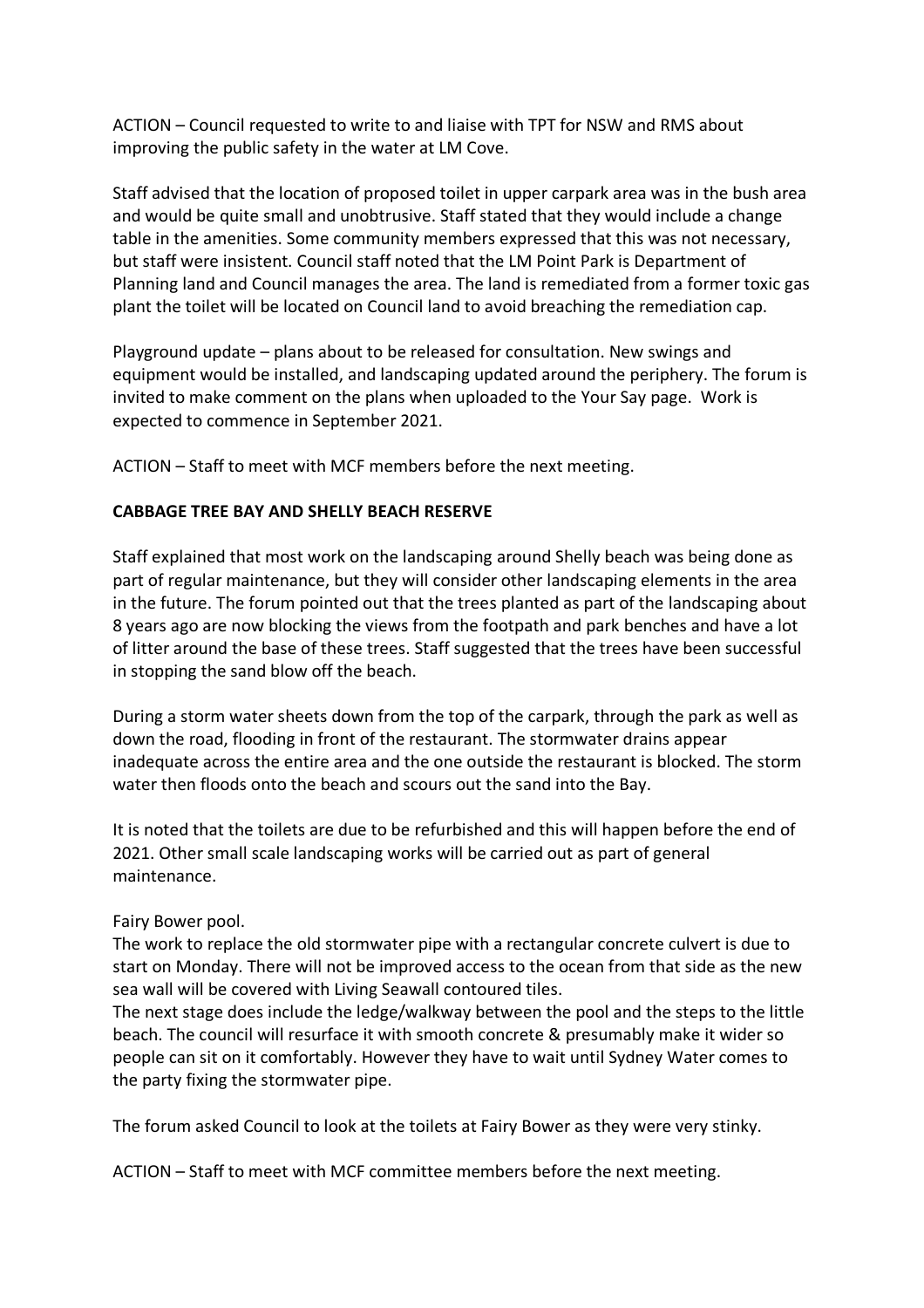## **FOOTPATHS AND PEDESTRAIN RAMP ALONG EAST ESPLANADE (STUART ST & OBSORNE)**

Council staff remined that this is a very bumpy asphalt foot path that needs replacing**.** 

#### **MANLY LIFE SAVING CLUB UPGRADE UPDATE**

Consultation on plans – Council staff advised that the concept plan was used to garner grants from the Fed and State Government. Detailed planning and consultation will take place but at this stage there is no firm plans to construct a separate amenity block on the promenade opposite the residential apartments.

### **EAST ESPLANADE**

Council, Police and residents meetings are ongoing – no change. Continued discussions at the Safety Committee.

### Shower replacement East Esplanade

This project was delayed because the wrong pavers were supplied for the job of protecting the little pine tree. They have been re-ordered now. Work is starting again but won't be finished for quite a few weeks. The pine tree is healthy and fine and will be mulched and protected with the circle of pavers of the correct size. Then there will be concreting work and a smart new shower and the whole thing will be edged with pavers to match East Esplanade. I think it will look great when it's done.

#### **OTHER BUSINESS**

#### **Councillor Bingham update**

The MEC has been moved to the 2<sup>nd</sup> floor of the Library and is accessible to the public. Some staff offices and meeting area is located there. The resources are being moved and digitised and Internships are available.

A motion regarding the removal of the shark nets in Manly will be discussed at the April Council meeting.

The Safety Committee will meet next week.

Movies return to Manly at the new St Matts auditorium.

A motion to discuss the suitability of the Emerald Class ferries for the Manly route will be discussed at the April Council meeting. Concern has been expressed about their safety.

Meeting closed

NEXT MEETING